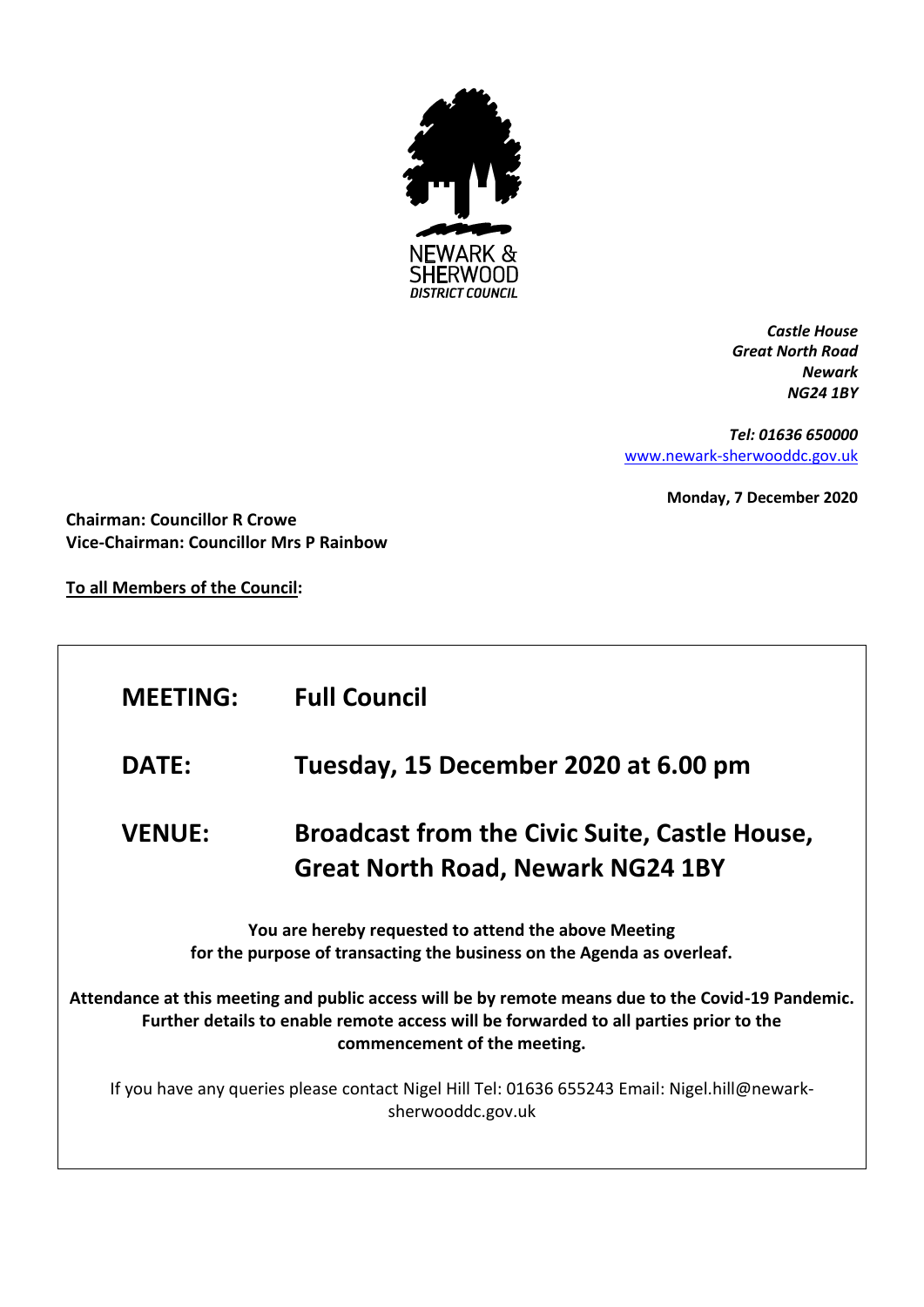## **AGENDA**

## Page Nos.

## **REMOTE MEETING DETAILS**

This meeting will be held in a remote manner in accordance with the Local Authorities and Police and Crime Panels (Coronavirus) (Flexibility of Local Authority and Police and Crime Panel Meetings) (England and Wales) Regulations 2020.

The meeting will be live streamed on the Council's social media platforms to enable access for the Press and Public.

1. Apologies for absence

| 2.  |                                                                                                                                     | Minutes from the meeting held on 13 October 2020     | $4 - 10$    |
|-----|-------------------------------------------------------------------------------------------------------------------------------------|------------------------------------------------------|-------------|
| 3.  | Declarations of Interest by Members and Officers and as to the Party Whip                                                           |                                                      |             |
| 4.  |                                                                                                                                     | Declarations of any Intentions to Record the Meeting |             |
| 5.  | Communications which the Chairman or the Chief Executive may wish to lay<br>before the Council                                      |                                                      |             |
| 6.  | Communications which the Leader of the Council and Committee Chairmen<br>may wish to lay before the Council                         |                                                      |             |
| 7.  | Questions from Members of the Council and Public                                                                                    |                                                      |             |
| 8.  | In accordance with Rule No. 10 to receive the presentation or the debating<br>of any Petitions from Members of the Council (if any) |                                                      |             |
| 9.  |                                                                                                                                     | Climate Emergency Strategy and Action Plan           | $11 - 53$   |
| 10. | Schedule of Meetings 2021/22<br>$54 - 59$                                                                                           |                                                      |             |
| 11. | Localised Council Tax Support Scheme 2021/22<br>$60 - 61$                                                                           |                                                      |             |
| 12. | Treasury Management 2020-2021 Mid-Year Report<br>$62 - 75$                                                                          |                                                      |             |
| 13. | Notices of Motion (if any)                                                                                                          |                                                      |             |
| 14. | <b>Minutes for Noting</b>                                                                                                           |                                                      |             |
|     | (a)                                                                                                                                 | Policy and Finance Committee-24 September 2020       | $76 - 89$   |
|     | (b)                                                                                                                                 | Policy and Finance Committee-26 November 2020        | $90 - 103$  |
|     | (c)                                                                                                                                 | Economic Development Committee- 18 November 2020     | 104 - 117   |
|     | (d)                                                                                                                                 | Homes and Communities Committee-23 November 2020     | $118 - 125$ |